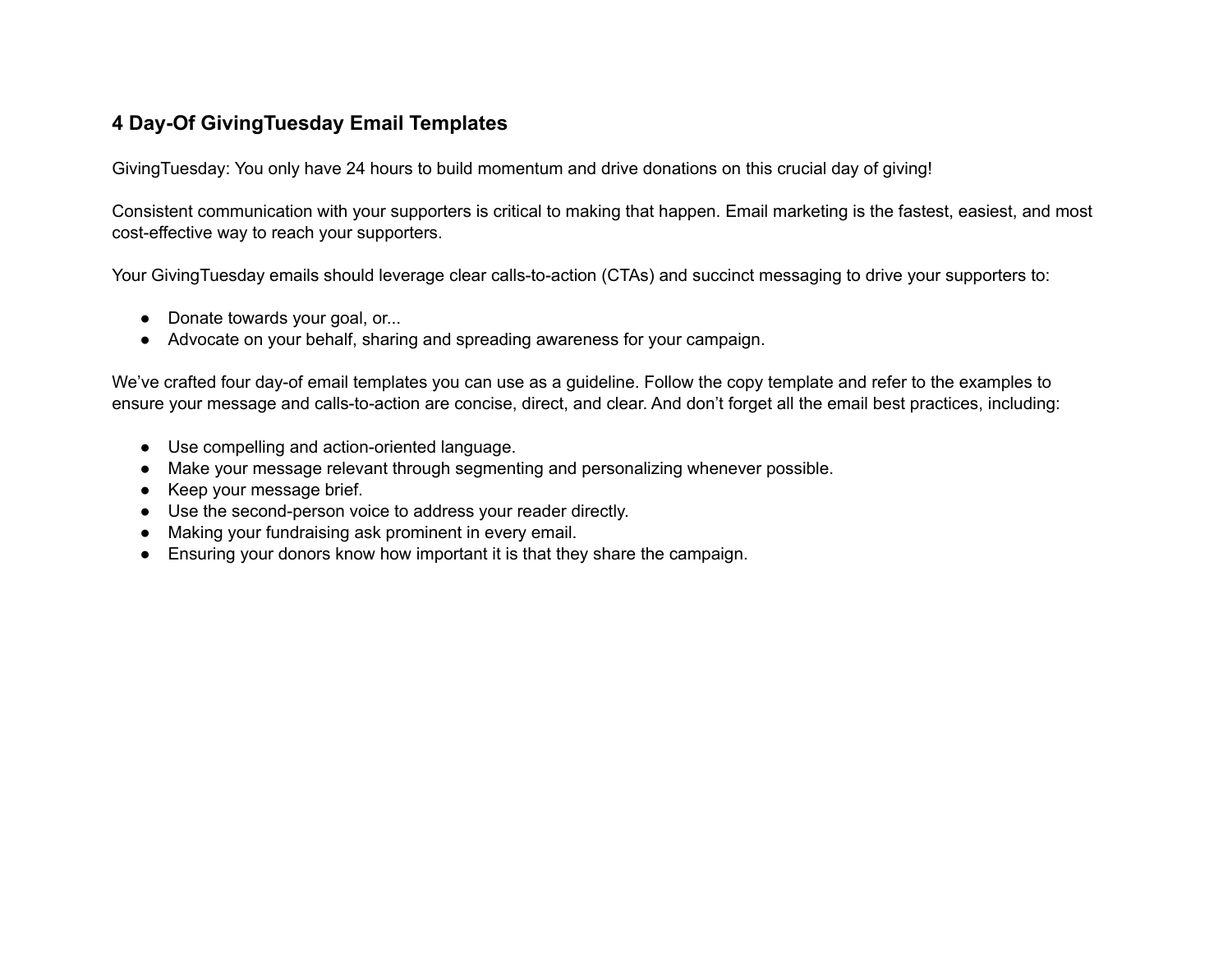# **Email #1 - Today is GivingTuesday/Campaign Launch**

*In this email, tell your supporters what your campaign is, what your need is, and exactly how their donation will help.*

**Timing:** Morning on the day of, i.e. 8AM

| <b>AYOUT</b><br><b>CONTENT I</b> | <b>MESSAGE EXAMPLE</b> |
|----------------------------------|------------------------|
|                                  |                        |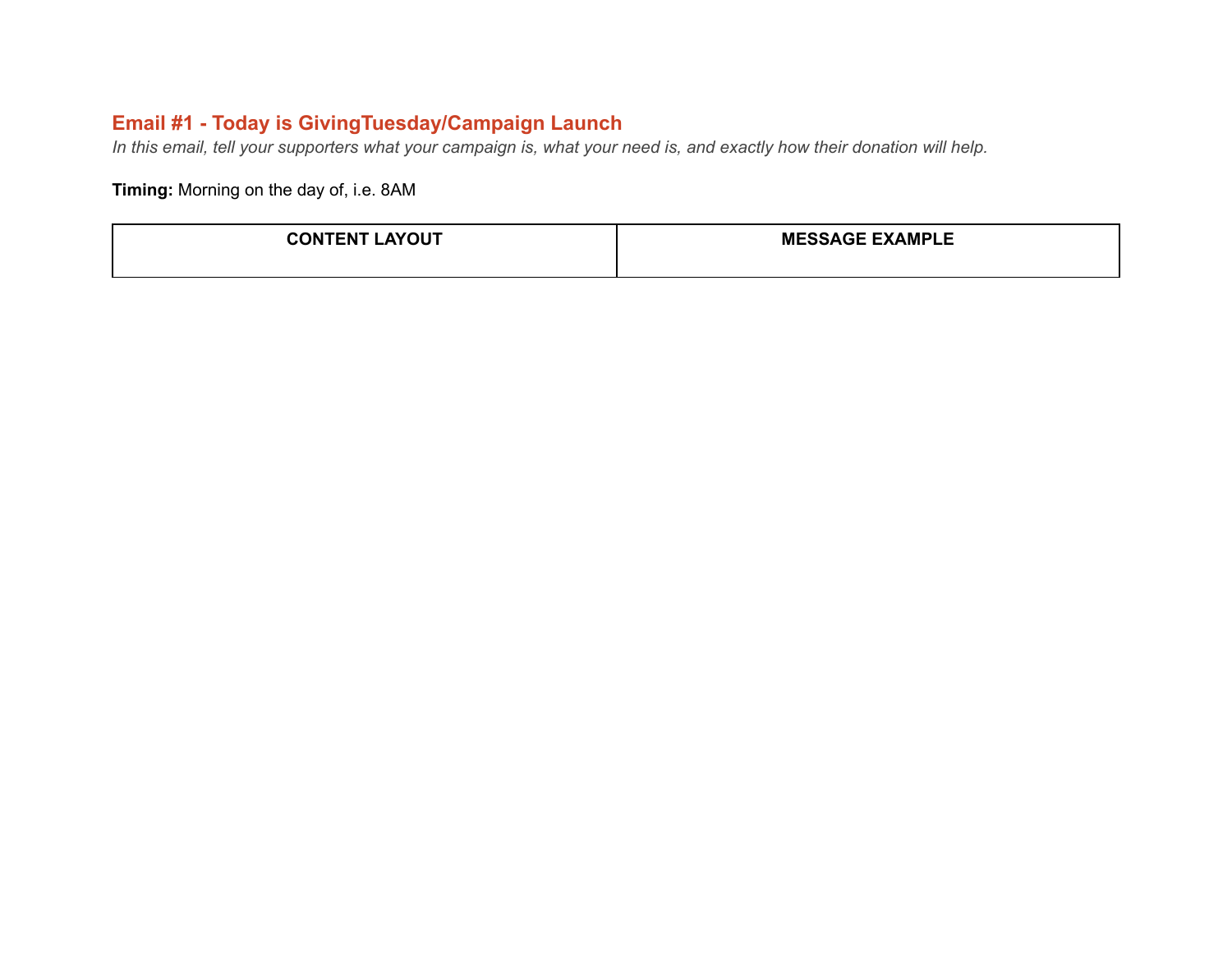| [Subject Line: Announce that it's Giving Tuesday, and what you<br>need to accomplish.]                                                                                   | Subject Line: Help Save 125 Kittens This Giving Tuesday.                                                                                                                                                                                               |
|--------------------------------------------------------------------------------------------------------------------------------------------------------------------------|--------------------------------------------------------------------------------------------------------------------------------------------------------------------------------------------------------------------------------------------------------|
| [Preview Text: Build tension by giving an amount and a timeline<br>so they know the stakes.]                                                                             | <b>Preview Text:</b> We need your support! Help us raise \$2,000 in<br>the next 24 hours.                                                                                                                                                              |
| [Greeting -- personalized, if possible],<br>[Tell your supporters that today is #Giving Tuesday, what you're<br>fundraising for, and what your goal is.]                 | Hi Dominique,<br>This Giving Tuesday, you can change the lives of 125<br>abandoned and malnourished kittens. With your help, we need<br>to raise \$2,000 before midnight [Link to donation page]!                                                      |
| [Describe your campaign: what it's about, and what it means if<br>you reach (or don't reach) your goal.]<br>[Give your donors an idea of what the direct impact of their | Every donation towards our "Care for Kittens" campaign gives a<br>kitten a chance to be healthy. Without you, we won't be able to<br>give them the care they need to make it through the winter<br>months. Our furry friends deserve better.           |
| donation will be.]<br>[Add your call-to-action/CTA button linking to your donation<br>form.]                                                                             | For \$15, you'll provide three malnourished kittens enough food<br>for a week. Or, for \$30, you'll give two sick kittens a month of vet<br>visits and medicine.                                                                                       |
| [Tell your supporters to help spread the word about your<br>campaign, and to follow you on your social media channels for<br>more updates.]                              | Will you help our tiny friends by making your<br>#GivingTuesday gift today?                                                                                                                                                                            |
| [Sign off]                                                                                                                                                               | GIVE \$30 [Link to donation page]<br><b>GIVE \$15 [Link to donation page]</b>                                                                                                                                                                          |
|                                                                                                                                                                          | Not able to donate? Help us spread the word to your friends and<br>family! Follow us on Twitter [insert handle] for campaign content,<br>cute photos, and progress on our goal. And spread the word to<br>your friends, family, and fellow cat lovers! |
|                                                                                                                                                                          | We can only save these kittens with your help.                                                                                                                                                                                                         |
|                                                                                                                                                                          | As always, thank you for supporting 9 Lives Cat Shelter and<br>being part of our community.                                                                                                                                                            |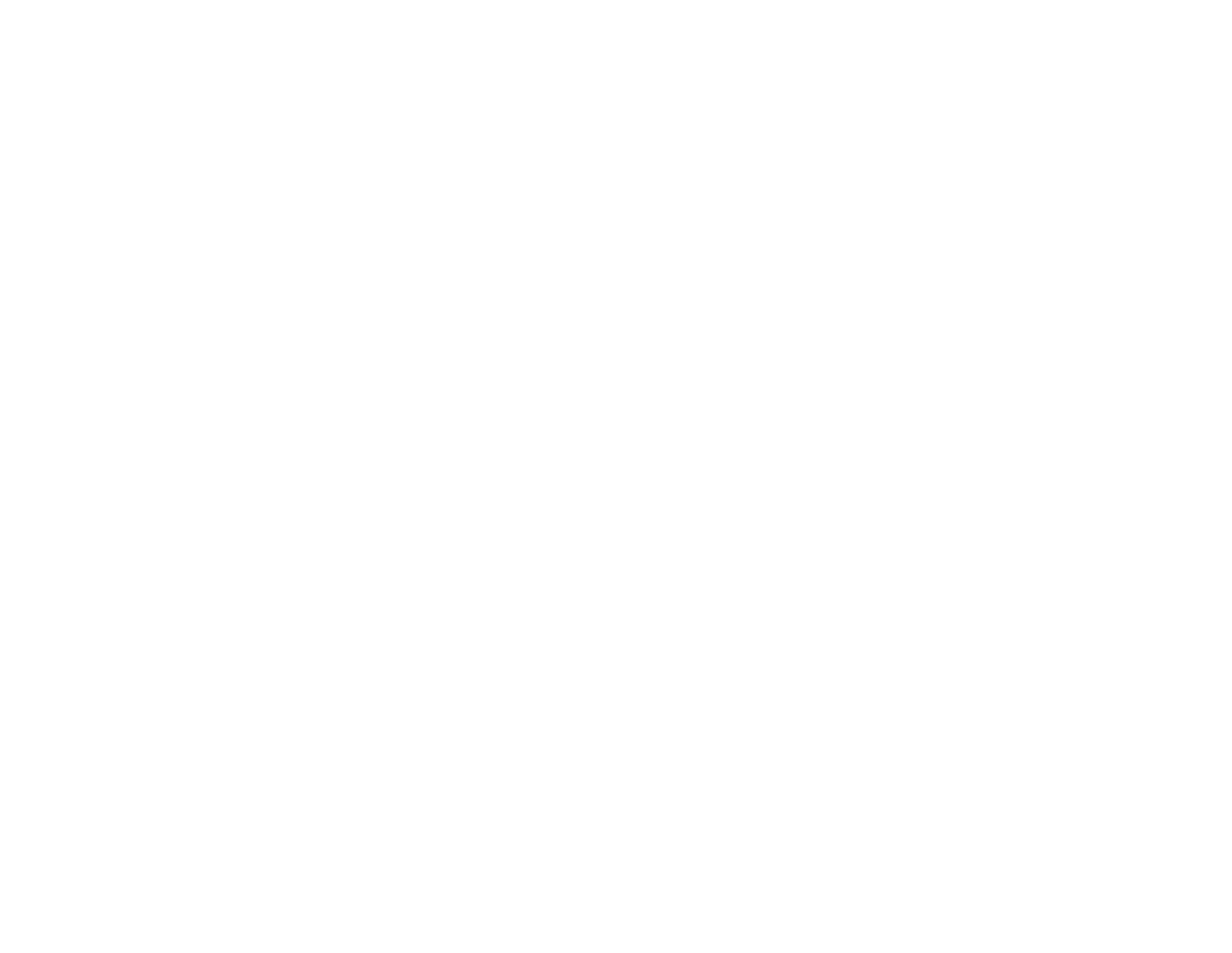## **Email #2 - Mid-Day Campaign Update & Second Ask**

*In this email, give your donors a reason to come back to the campaign if they didn't engage immediately. Our template leverages a matching initiative for an example of an urgent email to drive donations.* 

#### **Timing:** Mid-afternoon on the day of, i.e. 12PM

**Tip:** If you're able, suppress anyone who has already donated from this send list for an improved donor experience.

| <b>_AYOUT</b><br><b>CONTENT'</b> | <b>MESSAGE EXAMPLE</b> |
|----------------------------------|------------------------|
|----------------------------------|------------------------|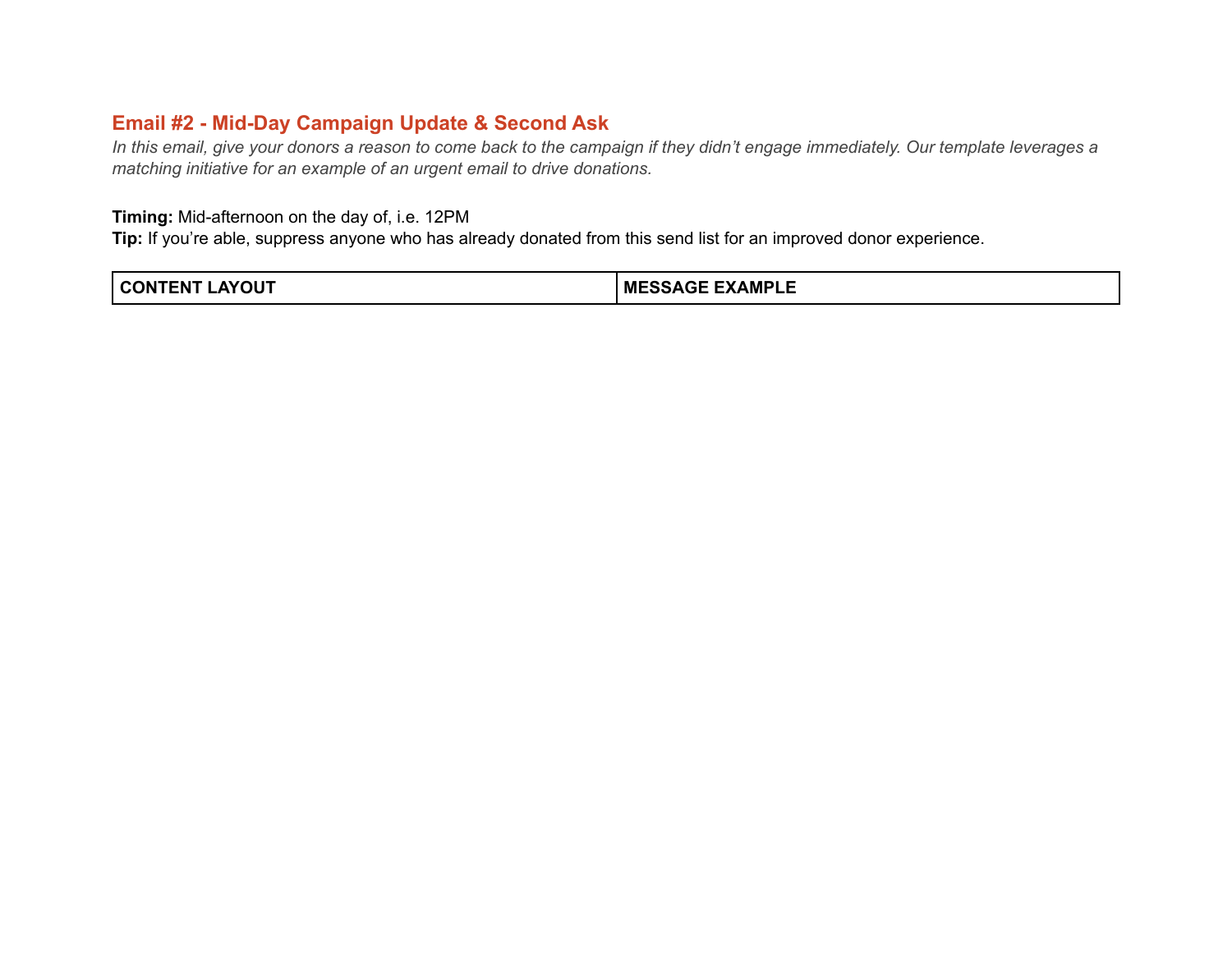| [Subject Line: Hook your donors with a time or impact<br>statement.]                                                                                                                                                                                                                                                                                                                | Subject Line: 12 hours left to DOUBLE your impact!                                                                                                                                                                                                                                                                                                                                                                                                                                                                                                                                                                                                                                                                                                                                                                            |
|-------------------------------------------------------------------------------------------------------------------------------------------------------------------------------------------------------------------------------------------------------------------------------------------------------------------------------------------------------------------------------------|-------------------------------------------------------------------------------------------------------------------------------------------------------------------------------------------------------------------------------------------------------------------------------------------------------------------------------------------------------------------------------------------------------------------------------------------------------------------------------------------------------------------------------------------------------------------------------------------------------------------------------------------------------------------------------------------------------------------------------------------------------------------------------------------------------------------------------|
| [Preview Text: Give your donor a reason to donate now.]                                                                                                                                                                                                                                                                                                                             | Preview Text: Every donation will be matched as we save 125<br>kittens.                                                                                                                                                                                                                                                                                                                                                                                                                                                                                                                                                                                                                                                                                                                                                       |
| [Greeting],<br>[Announce the next phase of your campaign -- in this case, a<br>matching initiative.]<br>[Tell your supporters exactly what this development means for<br>their donation. Here, that's twice the impact.]<br>[Donation CTA]<br>[Remind your donors of the stakes of your campaign.]<br>[Ask your supporters to join with you and share your campaign.]<br>[Sign off] | Hi Iris,<br>Our friends at Pet Village are matching every donation made<br>towards our goal, dollar for dollar.<br>That means your next Giving Tuesday contribution [Link to<br>donation page] will have double the impact.<br>Your \$15 gift will provide food for six kittens instead of<br>three.<br>Your \$30 gift will provide a month of treatment for four<br>kittens instead of two.<br><b>DONATE NOW [Link to donation page]</b><br>With your help we can feed and care for the 125 abandoned and<br>malnourished kittens we've taken in over the last month.<br>Help us do more good! Share this with the cat lovers in your life,<br>and follow us on Twitter for Giving Tuesday updates.<br>Let's do this together.<br>Warmly,<br><b>Alisha</b><br>Alisha Lopez-Browne<br>Executive Director, 9 Lives Cat Shelter |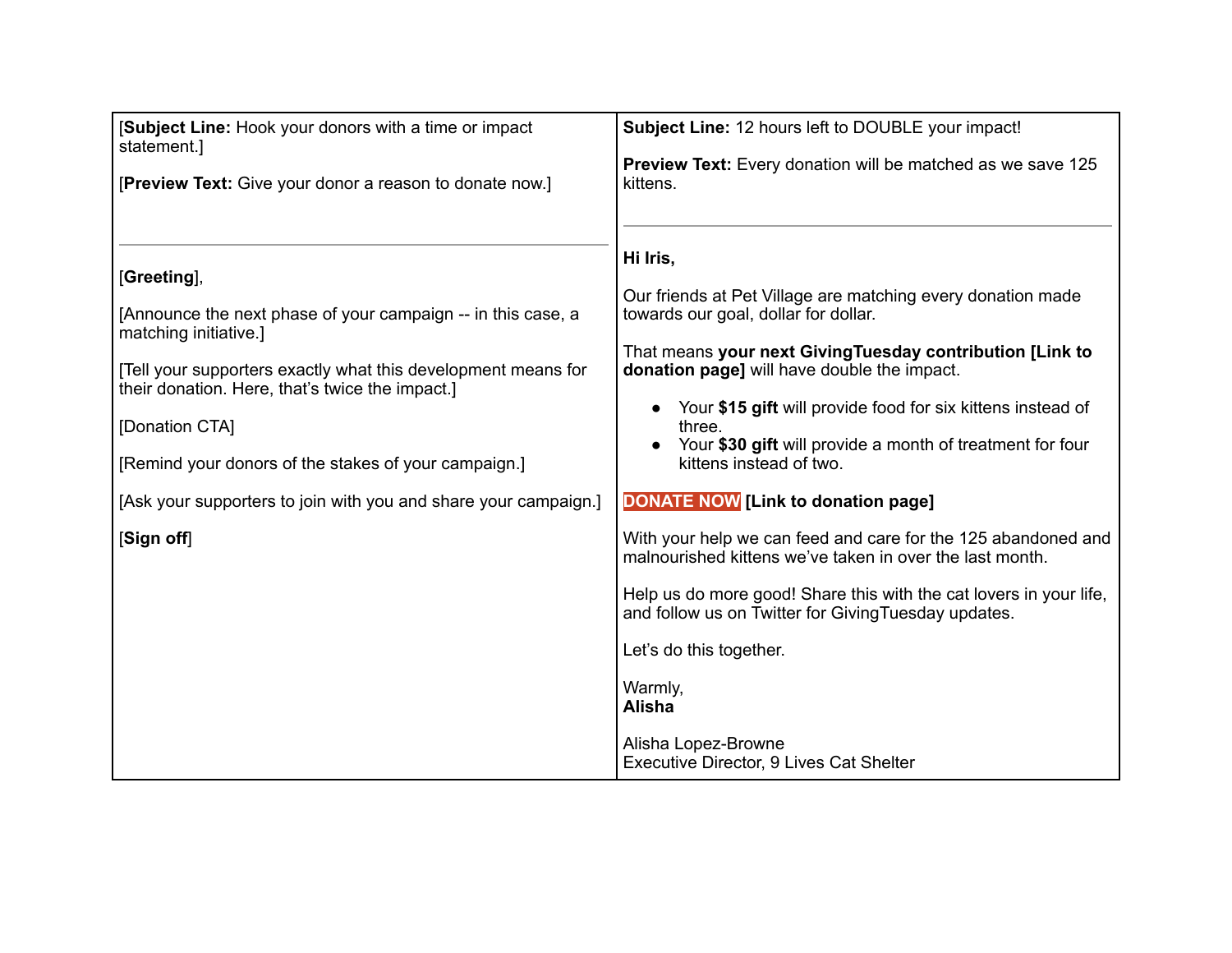## **Email #3 - End-of-Day Last Call**

*In this email, make sure your donors know exactly what the stakes are. How much time is left? How much do you need to raise? What will happen if you don't hit your goal?*

#### **Timing:** Later on the day of, i.e. 5PM

**Tip:** If you're able, suppress anyone who has already donated from this send list for an improved donor experience.

| <b>TENT</b><br><b>_AYOUT</b><br>CON. | <b>GE EXAMPLE</b><br><b>ME</b><br>SAGE |
|--------------------------------------|----------------------------------------|
|                                      |                                        |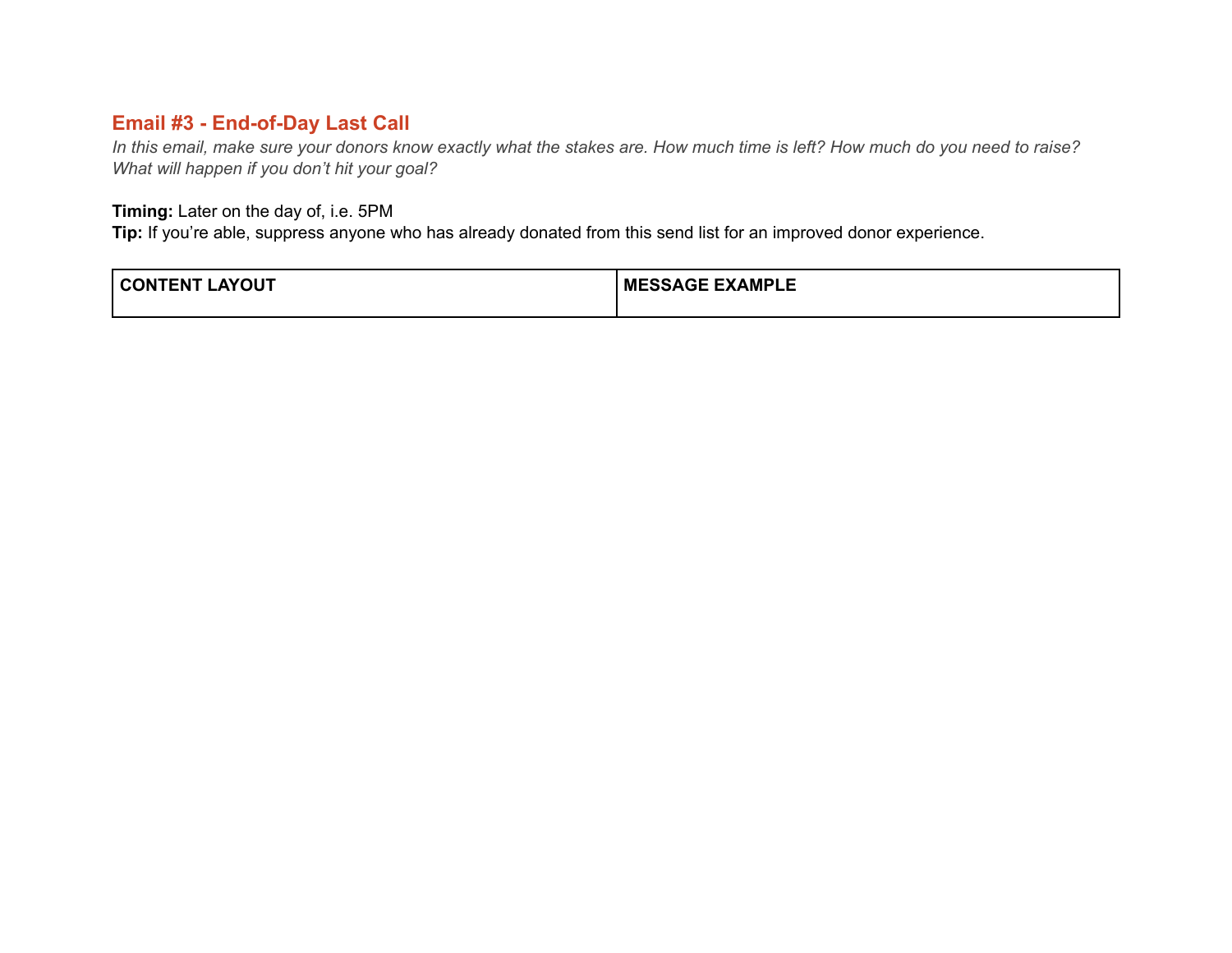| <b>Subject Line:</b> Lean on urgency and the fact that time is running<br>out to reach the campaign goal.]                                                             | Subject Line: Iris, there's still time to help                                                                                                                                                    |
|------------------------------------------------------------------------------------------------------------------------------------------------------------------------|---------------------------------------------------------------------------------------------------------------------------------------------------------------------------------------------------|
| <b>[Preview Text:</b> State the impact they can make by donating right<br>now.]                                                                                        | <b>Preview Text:</b> Don't miss your chance to change a kitten's life<br>this #GivingTuesday.                                                                                                     |
| [Greeting],<br>[Tell your supporters that their help is critical and what the<br>impact is if you don't reach your goal]                                               | Hi Iris,<br>Without your help [Link to donation page], 125 kittens might<br>not make it through the winter. Help us provide food and medical<br>care to abandoned, ill, and malnourished kittens. |
| [Provide a campaign update, milestones, and reinforce why you<br>need to hit your goal -- what impact will it have? Make it clear<br>that you need them to manage it.] | The "Care for Kittens" campaign is 90% funded, but that still<br>leaves 12 kittens without the food and medicine they need.                                                                       |
| [Clear call to action]                                                                                                                                                 | Help to ensure care for every kitten—and with PetVillage<br>matching all gifts today, your donation can go even farther!                                                                          |
| [Let them know how they can also help by sharing the<br>campaign]                                                                                                      | Give today to provide the healthier, better life these kittens<br>deserve.                                                                                                                        |
| [Sign off]                                                                                                                                                             | <b>DONATE NOW [Link to donation page]</b>                                                                                                                                                         |
|                                                                                                                                                                        | Want to do more? Make the most of these last four hours, and<br>share our campaign with the cat lovers in your life.                                                                              |
|                                                                                                                                                                        | We're so close. We just need you.                                                                                                                                                                 |
|                                                                                                                                                                        | Warmly,<br><b>Alisha</b>                                                                                                                                                                          |
|                                                                                                                                                                        | Alisha Lopez-Browne<br>Executive Director, 9 Lives Cat Shelter                                                                                                                                    |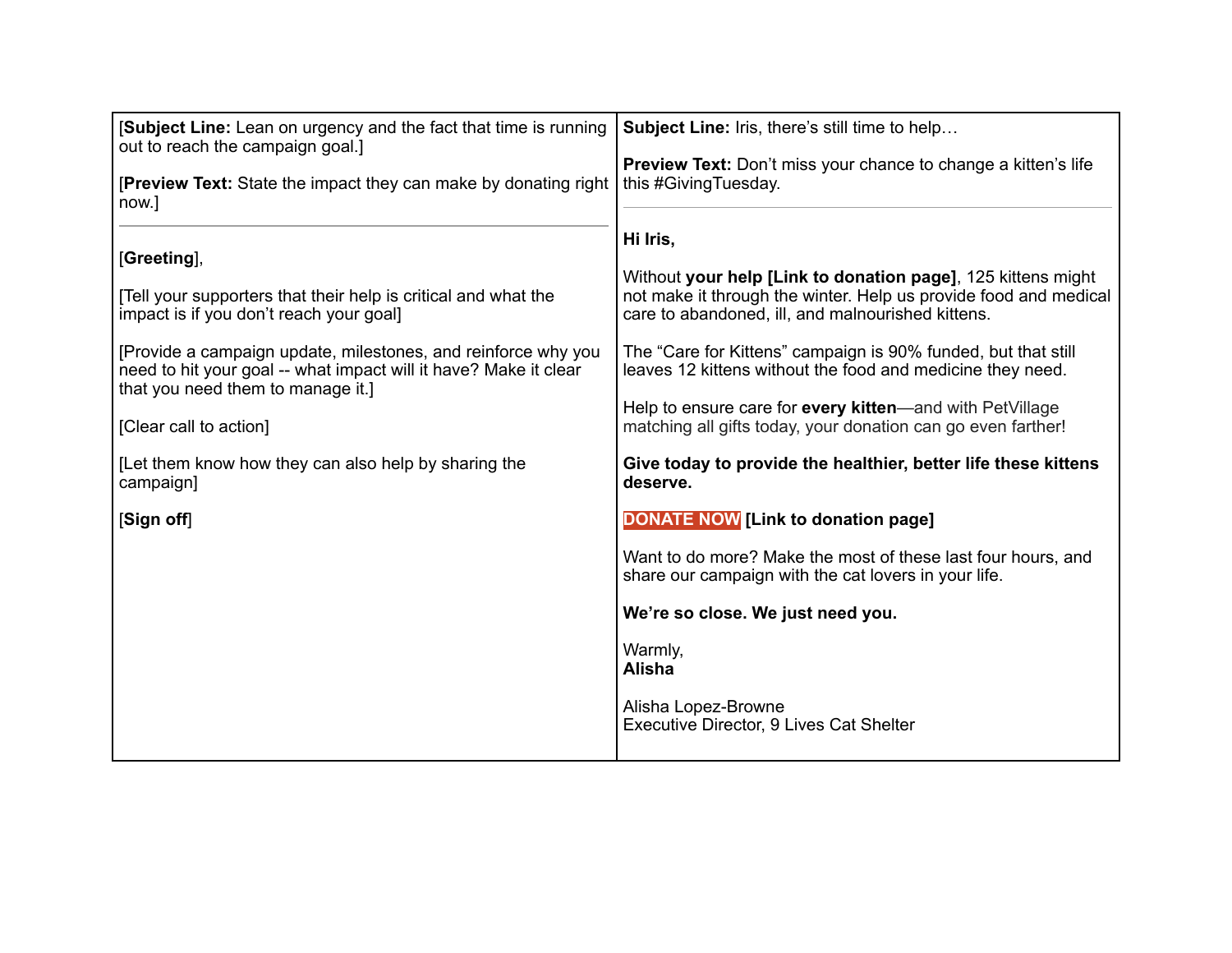## **Optional: Personal Thank You Email with Ask to Share**

*Are you able to send personalized emails to your donors? Send this email to those who have already donated on GivingTuesday to thank them for their contribution and ask them to spread the word. An email like this can improve your donors' experience and extend the reach of your campaign.*

**Timing:** Mid-afternoon on the day of, i.e. 2PM

| <b>AVOLIT</b><br>------<br>ו היא<br>'OU.<br>. EN ' | <b>E EXAMPLE</b><br>МF<br>avit 1 |
|----------------------------------------------------|----------------------------------|
|                                                    |                                  |